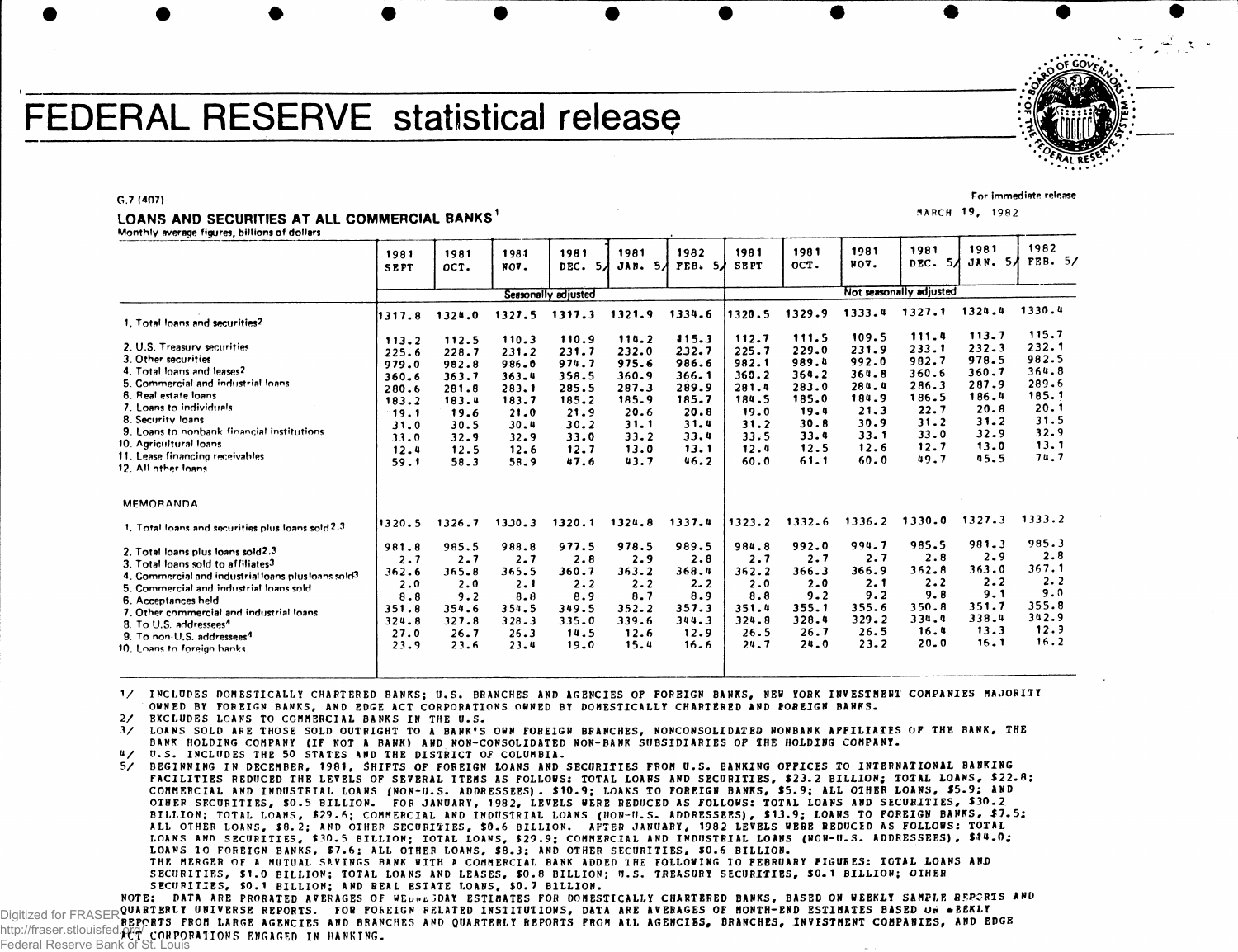#### $G.7(407)A$

### LOANS AND SECURITIES AT DOMESTICALLY CHARTERED COMMERCIAL BANKS<sup>1</sup>

Averages of Wednesday figures, billions of dollars

1981 1981 1981 1981 1981 1982 1981 1981 1981 1981 1981 1982 **SEPT** OCT. NOV.  $DEC. 5)$ JAN. 5/ FEB. 5/ SEPT OCT. NOV. DEC.  $5/$ JAN.  $5/$  PER.  $5/$ Seasonally adjusted Not seasonally adjusted  $1231.0$  $1237.8$  $1241.7$   $1253.1$  $1263.4$   $1274.4$ 1232.0 1241.8 1248.4 1261.1 1264.0 1270.8 1. Total loans and securities?  $110.9$  $110.4$  $108.3$  $108.7$ 111.5  $112.1$  $110.5$ 109.5 107.5  $109.0$ 110.9 2. U.S. Treasury securities  $112.7$  $223.6$  $226.8$  $229.3$  $230.0$  $230.4$ 230.9  $223.7$  $227.0$ 229.9 231.4 230.6 230.5 3. Other securities 896.4 900.6 904.1 914.4  $921.6$  $931.3$ 897.8 905.4  $911.0$ 920.7 922.5  $927.6$ 4. Total loans and leases2 305.5 308.6 310.4  $316.1$ 321.5  $326.9$ 305.0  $309.1$  $312.2$ 317.6  $320.6$  $325.3$ 5. Commercial and industrial loans  $277.2$  $278.3$ 279.6 282.0  $283.8$ 286.4  $277.9$ 279.5 280.9 282.8 284.4 266.1 6. Real estate loans 183.0  $183.3$ 183.6 185.0 185.7 185.5 184.3 184.8 184.7 186.3 186.3 185.0 7. Loans to individuals  $18.3$  $18.7$  $20.1$  $21.1$  $20.0$  $20 - 2$  $18.1$ 18,4  $20.4$  $21.8$  $20.1$  $19.5$ 8. Security loans  $30.1$  $29.6$ 29.5  $29.3$  $30.1$  $30.4$  $30.3$  $29.9$  $30.0$  $30.2$  $30.2$  $30.5$ 9. Loans to nonbank financial institutions  $33.0$  $32.9$  $32.9$  $33.0$  $33.2$  $33.4$ 33.5  $33.4$  $33.1$  $33.0$  $32.9$  $32.9$ 10. Agricultural loans  $12.4$  $12.5$  $12.6$  $12.7$  $13.0$  $13.1$  $12.4$  $12.5$  $12.6$  $12.7$ 11. Lease financing receivables  $13.0$  $13.1$  $37.0$  $36.1$  $35.5$  $35 - 3$  $34.4$  $35.4$  $36.3$  $37.7$  $37.0$  $36.2$ 12 All other loans  $35.1$  $64.7$ **MEMORANDA** 1233.7 1240.5 1244.4 1255.9 1266.3 1277.2 1234.7 1244.5 1251.1 1263.9 1266.9 1273.6 1. Total loans and securities plus loans sold 2.3 899.1  $903.3$ 906.8 917.2 924.5 934.1 900.5 908.1 2. Total loans plus loans sold2.3  $913.7$ 923.5  $925.4$ 930.5  $2.7$  $2.7$  $2.7$  $2 - 8$  $2.9$  $2 - 8$  $2.7$  $2.7$ 3. Total loans sold to affiliates3  $2.7$  $2.8$  $2.9$  $2.8$ 307.5  $310.7$ 312.5 318.2  $323.8$ 329.1  $307.0$  $311.2$  $314.3$ 319.8 4. Commercial and industrial loans plus loans sold?  $322.8$ 327.5  $2.0$  $2.0$  $2.1$  $2.2$  $2.2$  $2 - 2$  $2.0$  $2.0$  $2.1$ 5. Commercial and industrial loans sold.  $2.2$  $2.2$  $2.2$  $3.2$  $3.7$  $3.7$  $3.9$  $3.7$  $4.0$  $3.2$  $3.6$ 6. Acceptances held  $3.9$  $4 - 6$  $3.9$  $4.1$  $302.2$ 304.9  $306.7$  $312.1$  $317.9$ 322.9  $301.8$ 7. Other commercial and industrial loans 305.6  $308.3$  $313.0$ 316.6  $321.2$ 294.6 297.7 299.9  $307.0$  $312.0$ 316.6 294.4 8. To U.S. addressees<sup>4</sup> 298.2  $301.1$  $306.1$  $310.1$ 314.7  $7.2$  $7.7$  $6.8$  $5.1$  $5.9$  $6.3$  $7.4$ 9. To non U.S. addressees<sup>4</sup>  $7.4$  $7.3$  $6.9$  $6.5$  $6.5$  $10.5$  $9.8$  $9.3$ 8.6  $7.9$  $8.2$ 10 Loans to foreign banks  $10.6$  $16.2$  $9.9$  $9.4$  $8.3$  $R.5$ 

DOMESTICALLY CHARTERED BANKS ARE THOSE WITH NATIONAL OR STATE CHARTERS WHETHER FOREIGN OWNED OR DOMESTICALLY OWNED.  $\mathbf{1}$ 

 $\frac{2}{3}$ EXCLUDES LOANS TO COMMERCIAL BANKS IN THE U.S.

LOANS SOLD ARE THOSE SOLD OUTRIGHT TO A BANK'S OWN POBEIGN BRANCHES, NON-CONSOLIDATED NONBANK APPILIATES OF THE BANK,  $\frac{3}{2}$ THE BANK'S HOLDING COMPANY (IF NOT A BANK) AND NON-CONSOLIDATED NONBANK SUBSIDIARIES OF THE HOLEING COMPANY.

U.S. INCLUDES THE 50 STATES AND THE DISTRICT OF COLUMBIA.

BEGINNING IN DECEMBER, 1981, SHIPTS OF POREIGN LOANS AND SECURITIES FROM U.S. BANKING OPPICES TO INTERNATIONAL BANKING  $5/$ PACILITIES SEDUCED THE LEVELS OF SEVERAL ITEMS AS POLLOWS: TOTAL LOANS AND SECURITIES, \$3.1 BILLION; TOTAL LOANS, \$3.0; COMMERCIAL AND INDUSTRIAL LOANS (NON-U.S. ADDRESSEES), \$1.4; LOANS TO POREIGN BANKS, \$0.6; ALL OTHER LOANS, \$1.0; AND OTHER SECURITIES, \$0.1 BILLION. AFTER DECEMBER, 1981, LEVELS WERE REDUCED AS POLLOWS: TOTAL LOANS AND SECURITIES, \$4.6 BILLION: TOTAL LOANS, \$4.5; COMMERCIAL AND INDUSTRIAL LOANS (NON-8.5. ADDRESSEES), \$1.9; LOANS TO POREIGN BANKS, \$0.9; ALL OTHER LOANS, \$1.7; AND OTHER SECURITIES, \$0.1 BILLION.

NOTE: DATA ARE PRORATED AVERAGES OP WEDNESDAY ESTIMATES FOR DOMESTICALLY CHARTERED PANKS, BASED ON WEEKLY SAMPLE REPORTS AND QUARTERLY UNIVERSE REPORTS.

Digitized for FRASER http://fraser.stlouisfed.org/ eserve Bank of St

#### MARCH 19, 1982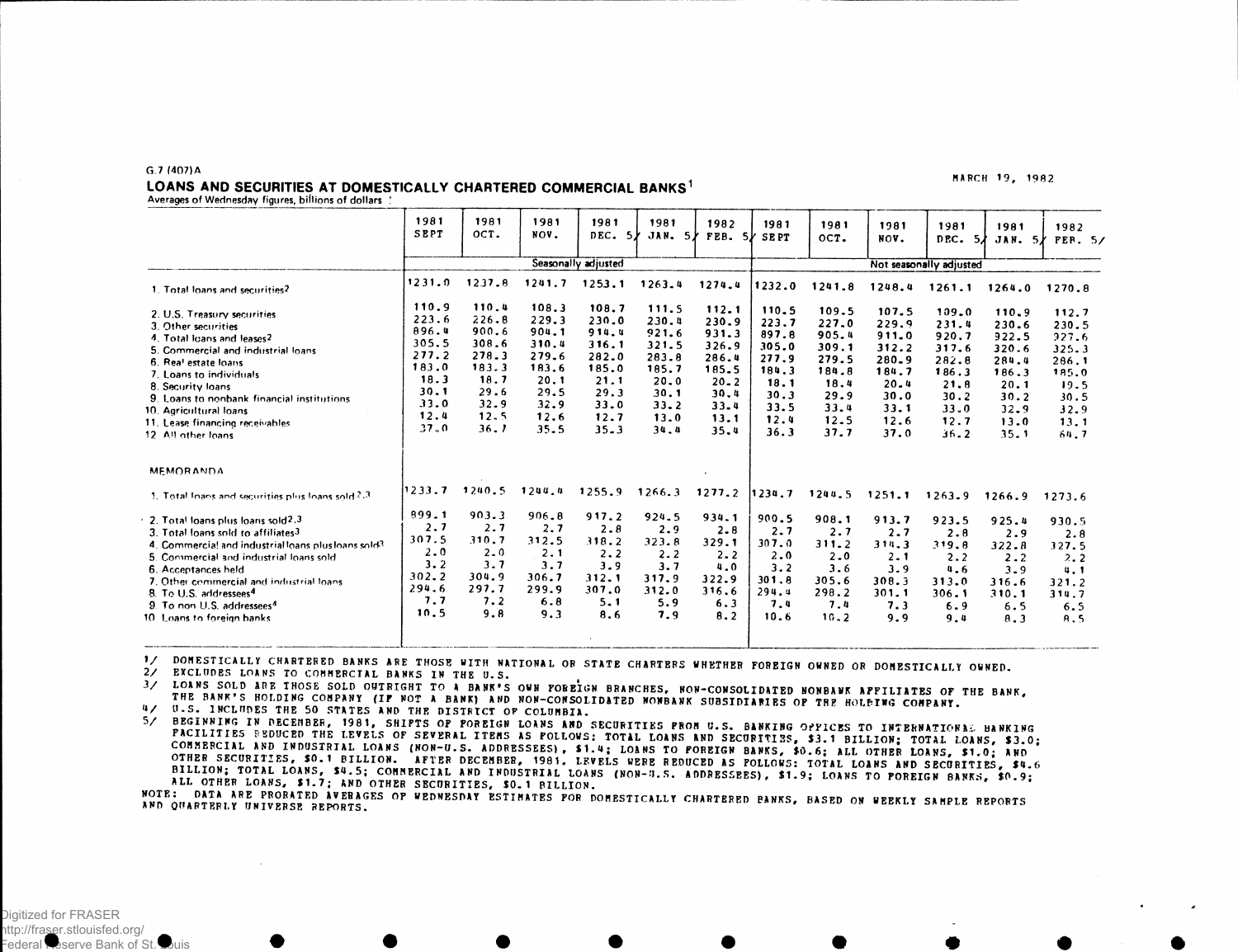## **G.7 (107)6** LOANS AND SECURITIES AT FOREIGN-RELATED INSTITUTIONS<sup>1</sup>

MARCH 19, 1982

**Averages of month-end figures, billions of dollars**

|                                                    | 1981<br>SEPT | 1981<br>OCT.        | 1981<br>NOV. | 1981<br>DEC. 5/ | 1981<br>JAN. | 1982<br>$5/$ FEB.<br>5/ | 1981<br><b>SEPT</b> | 1981<br>OCT.            | 1981<br>NOV. | 1981<br>DEC. | 1981    | 1982<br>5/ JAN. 5/ FEB. 5/ |  |  |
|----------------------------------------------------|--------------|---------------------|--------------|-----------------|--------------|-------------------------|---------------------|-------------------------|--------------|--------------|---------|----------------------------|--|--|
|                                                    |              | Seasonally adjusted |              |                 |              |                         |                     | Not seasonally adjusted |              |              |         |                            |  |  |
| 1. Total loans and securities?                     | 86.8         | 86.2                | 85.9         | 64.2            | 58.5         | 60.2                    | 88.5                | 88.1                    | 85.0         | 66.0         | 60.4    | 59.6                       |  |  |
| 2. U.S. Treasury securities                        | 2.2          | 2.0                 | 2.0          | 2.2             | 2.7          | 3.2                     | 2.3                 | 2.1                     | 2.0          | 2.4          | 2.8     | 3.0                        |  |  |
| 3. Other securities                                | 1.9          | 1.9                 | 2.0          | 1.7             | 1.7          | 1.7                     | 2.0                 | 2.0                     | 2.0          | 1.7          | 1.7     | 1.7                        |  |  |
| 4. Total loans and leases?                         | 82.6         | 82.2                | 81.9         | $60 - 3$        | 54.1         | 55.3                    | 84.2                | 84.0                    | 81.0         | 61.9         | 56.0    | 54.9                       |  |  |
| 5. Commercial and industrial loans                 | 55.1         | 55.1                | 53.0         | 42.4            | 39.4         | 39.3                    | 55.1                | 55.1                    | 52.6         | 43.0         | 40.2    | 39.6                       |  |  |
| 6. Real estate loans                               | 3.4          | 3.5                 | 3.5          | 3.5             | 3.5          | 3.5                     | 3.4                 | 3.5                     | 3.5          | 3.5          | 3.5     | 3.5                        |  |  |
| 7. Loans to individuals                            | 0.2          | 0.2                 | 0.2          | 0.2             | 0.2          | 0.2                     | 0.2                 | 0.2                     | 0.2          | 0.2          | 0.2     | 0.2                        |  |  |
| 8. Security loans                                  | 0.8          | 0.9                 | 0.9          | 0.9             | 0.7          | 0.6                     | 0.9                 | $-1.0$                  | 0.8          | 0.8          | 0.6     | 0.6                        |  |  |
| 9. Loans to nonbank financial institutions         | 0.9          | 0.9                 | 0.9          | 1.0             | 1.0          | 1.0                     | 0.9                 | 0.9                     | 0.9          | 1.0          | 1.0     | 1.0                        |  |  |
| 10. Agricultural loans                             |              |                     |              |                 |              |                         | ---                 |                         |              |              |         |                            |  |  |
| 11. Lease financing receivables                    |              |                     |              |                 |              |                         |                     |                         |              |              |         |                            |  |  |
| 12. All other loans 3                              | 22.1         | 21.6                | 23.5         | 12.3            | 9.3          | 10.8                    | 23.7                | 23.4                    | 23.0         | 13.5         | 10.5    | 10.0                       |  |  |
| <b>MEMORANDA</b>                                   |              |                     |              |                 |              |                         |                     |                         |              |              |         |                            |  |  |
| 1. Total loans and securities plus loans sold      |              |                     |              |                 |              |                         |                     |                         |              |              |         |                            |  |  |
| 2. Total loans plus loans sold                     |              |                     |              |                 |              |                         |                     |                         |              |              |         |                            |  |  |
| 3. Total loans sold to affiliates                  |              |                     |              |                 |              |                         |                     |                         |              |              |         |                            |  |  |
| 4. Commercial and industrial loans plus loans sold | -----        |                     |              |                 |              |                         |                     |                         |              |              |         |                            |  |  |
| 5. Commercial and industrial loans sold            |              |                     |              |                 |              |                         |                     |                         |              |              |         |                            |  |  |
| 6. Acceptances held                                | 5.6          | 5.5                 | 5.2          | 5.0             | 5.0          | 4.9                     | 5.6                 | 5.6                     | 5.3          | 5.2          | 5.1     | 4.9                        |  |  |
| 7. Other commercial and industrial loans           | 49.6         | 49.7                | 47.8         | 37.4            | 34.3         | 34.3                    | 49.6                | 49.5                    | 47.3         | 37.8         | 35.0    | 34.6                       |  |  |
| 8. To U.S. addressees <sup>4</sup>                 | 30.3         | 30.2                | 28.4         | 28.0            | 27.6         | 27.7                    | 30.4                | 30.2                    | 28.1         | 28.3         | 28.2    | 28.1                       |  |  |
| 9. To non-U.S. addressees <sup>4</sup>             | 19.3         | 19.5                | 19.4         | 9.4             | 6.8          | 6.6                     | 19.2                | 19.3                    | 19.2         | 9.5          | $6 - 8$ | 6.5                        |  |  |
| 10. Loans to foreign banks                         | 13.4         | 13.8                | 14.0         | 10.4            | 7.5          | 8.4                     | 14.1                | 13.9                    | 13.3         | 10.7         | 7.8     | 7.8                        |  |  |
| 11. Loans to commercial banks in the U.S.          |              |                     |              |                 |              |                         | 29.7                | 30.6                    | 32.6         | 33.5         | 33.3    | 32.4                       |  |  |
|                                                    |              |                     |              |                 |              |                         |                     |                         |              |              |         |                            |  |  |

1 / INCLUDE S U.S . BRANCHES AND AGENCIES OF FOREIGN BANKS, NEW YORK INVESTMENT COMPANIES MAJORITY OWNED BY FOREIGN BANKS, AND EDGE ACT CORPORATIONS OWNED BY DOMESTICALLY CHARTERED AND FOREIGN BANKS. MONTH-END DATA ARE BASED ON WEEKLY REPORTS FROM LARGE AGENCIES AND BRANCHES AND QUARTERLY REPORTS FROM ALL FOREIGN RELATED INSTITUTIONS .

2/ EXCLUDES LOANS TO COMMERCIAL BANKS IN THE U.S.

3 / SMALL AMOUNTS OF AGRICULTURAL LOANS , AND LEASE FINANCING RECEIVABLES (NOT SHOWN SEPARATELY) ARE INCLUDED IN "ALL OTHER LOANS. "

4/ U.S. INCLUDES THE 50 STATES AND THE DISTRICT OF COLUMBIA.

5/ BEGINNING IN DECEMBER, 1981, SHIPTS OP FOREIGN LOANS AND SECURITIES FROM U.S. BANKING OFFICES TO INTERNATIONAL BANKING FACILITIES REDUCED THE LEVELS OP SEVERAL ITEMS AS POLLOWS: TOTAL LOANS AND SECURITIES, \$20.1 BILLION; TOTAL LOANS, \$19.7; COMMERCIAL AND INDUSTRIAL LOANS (NON-U.S. ADDRESSEES), \$9.5; LOANS TO POREIGN BANKS, \$5.3; ALL OTHER LOANS, \$5.0; AND OTHER SECURITIES, \$0.4 BILLION. FOR JANUARY, 1982, LEVELS WERE REDUCED AS FOLLOWS: TOTAL LOANS AND SECURITIES, \$25.6 BILLION; TOTAL LOANS, \$25.1; COMMERCIAL AND INDUSTRIAL LOANS (NON-U.S. ADDRESSEES), \$12.0; LOANS TO FOREIGN BANKS, \$6.6; ALL OTHER LOANS, \$6.5; AND OTHER SECURITIES, \$0.5 BILLION. AFTER JANUARY, 1982, LEVELS WERE REDUCED AS FOLLOWS: TOTAL LOANS AND SECURITIES, \$25.9 BILLION; TOTAL LOANS, \$25.4; COMMERCIAL AND INDUSTRIAL LOANS (NON-U.S. ADDRESSEES), \$12.1; LOANS TO FOREIGN BANKS, \$6.7; ALL OTHER LOANS, \$6.6; AND OTHER SECURITIES, \$0.5 BILLION.

NOTE: DATA NOT AVAILABLE SEPARATELY WHERE DASHES ARE SHOWN.